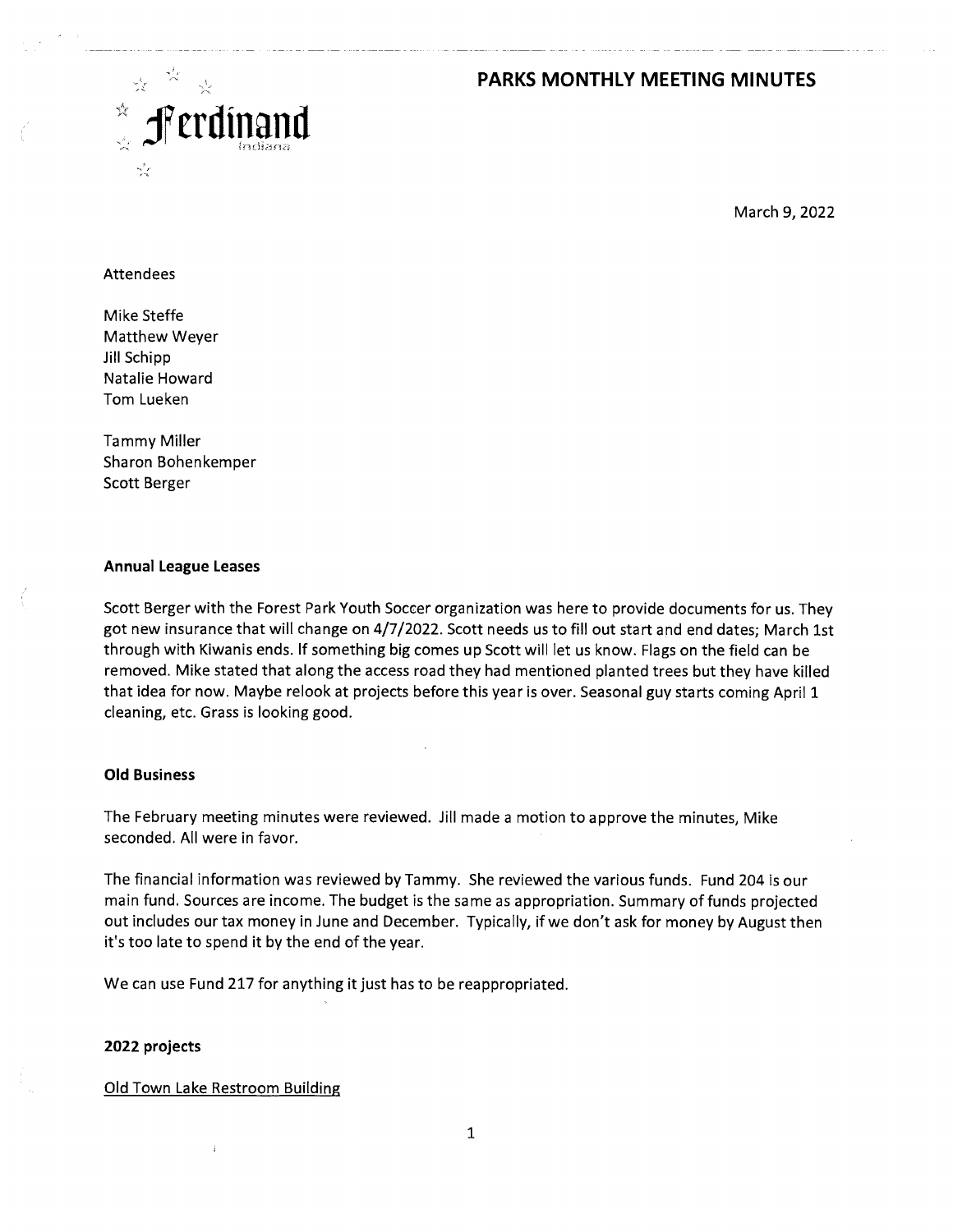# **PARKS MONTHLY MEETING MINUTES**



An RFP is being issued for the Old Town Lake Restroom Building due in 2 weeks. Per the direction of Sharon Bohenkemper, a payment and performance bond is required and will be added to the RFP requirements. Construction is anticipated to be between May and August of this year; however, a schedule must be submitted with the bid and will be dictated by material availability. A building permit is required for this project, but the fee will be waived.

The town is responsible to perform subgrading, underground excavating for MEP utilities, utility hookups, and all electrical work.

## **Park News**

## 5<sup>th</sup> Street Park

Practices start after spring break. Tom sprayed the weeds. Matt mentioned having Tenbarge doing some kind of dragging training but not sure if that is feasible. Did Jeff Durlauf send anything on door locks? He is getting keys tomorrow.

The fence cap has been bought. The link Mike gave Tom said free shipping but it was not. They went with Sherer and he got it in and Tom picked it up today. No shipping costs.

Matt said the scoreboard is coming May  $5<sup>th</sup>$ . It is paid for. AEDs are at 18th street and there is one permanently in the score building at 5th street.

Jill is checking into tree pricing. But now soccer is not sure they want them. We could plant around the park by the fields and OTL. Jill is checking with Jenkins and Colonial for pricing on trees.

## 18<sup>th</sup> Street Park

Matt met with Kennedy Staton. She is going to fundraise for her portion of sundial.

The chalkboard is going down.

### Old Town Lake

Eagle Scout request - Nora Welp wants to do a permanent story time of about 16 stations around old town lake. We want to maintain the sereneness of the OTL. This may be more useful at 18th street park where it is close to the library.

The flagpole and light for the flagpole look good at OTL. Plaque not complete yet.

and a second company of the continuum company and the company of the continuum contracts

Miles Welp is getting close to finishing his sign.